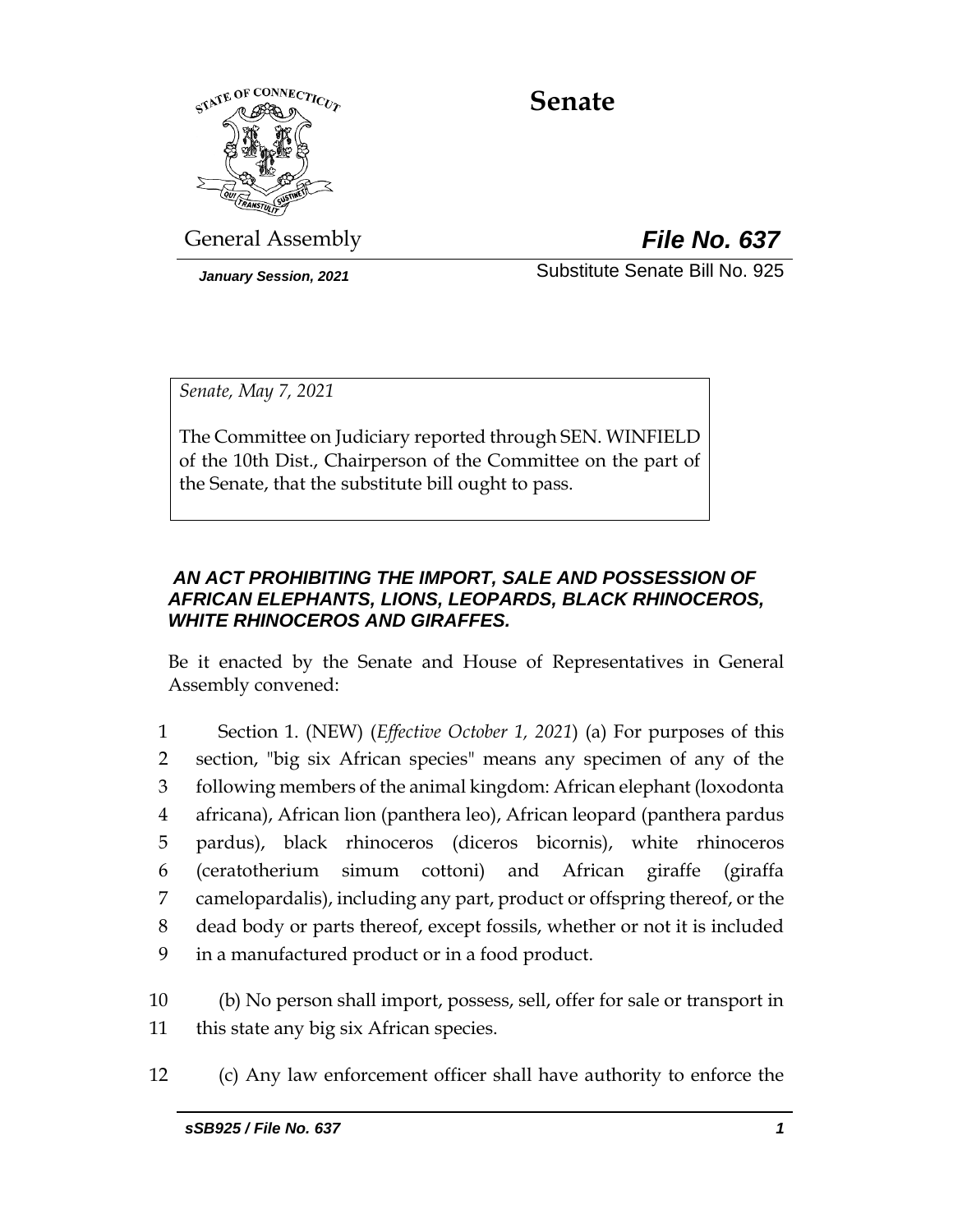provisions of this section and, whenever necessary, to execute any warrant to search for and seize any big six African species imported, possessed, sold, offered for sale or transported in violation of this section.

 (d) Unless such activity is otherwise prohibited by federal law, the provisions of subsection (b) of this section shall not apply if any of the following conditions exist: (1) Such specimen of a big six African species was located or possessed within the state prior to the effective date of this section and the legal owner of such specimen obtained a certificate of possession from the Commissioner of Energy and Environmental Protection not later than one hundred eighty days after the effective date of this section; (2) such specimen of a big six African species is to be part of a temporary or permanent collection of a museum that has a tax exemption from the federal Internal Revenue Service as an educational or scientific institution or is to be used by a zoological institution for educational purposes, provided such specimen is not subsequently sold, offered for sale, traded, bartered or distributed to any other party; or (3) such specimen of a big six African species is distributed directly to a legal beneficiary of a trust or to a legal heir provided: (A) Such specimen was located or possessed by the decedent prior to the effective date of this section, (B) such beneficiary or heir does not subsequently sell, offer for sale, trade, barter or distribute such specimen to any other person, and (C) such beneficiary or heir obtains a certificate of possession from the Commissioner of Energy and Environmental Protection not later than one hundred eighty days after receipt of such specimen.

 (e) Any specimen of a big six African species and any other property or item used in connection with a violation of the provisions of this section shall be seized and held pending any criminal proceeding pursuant to this section. In any criminal prosecution pursuant to this section, secondary evidence, including, but not limited to, photographs, shall be admissible against the defendant to the same extent as such specimen would be admissible.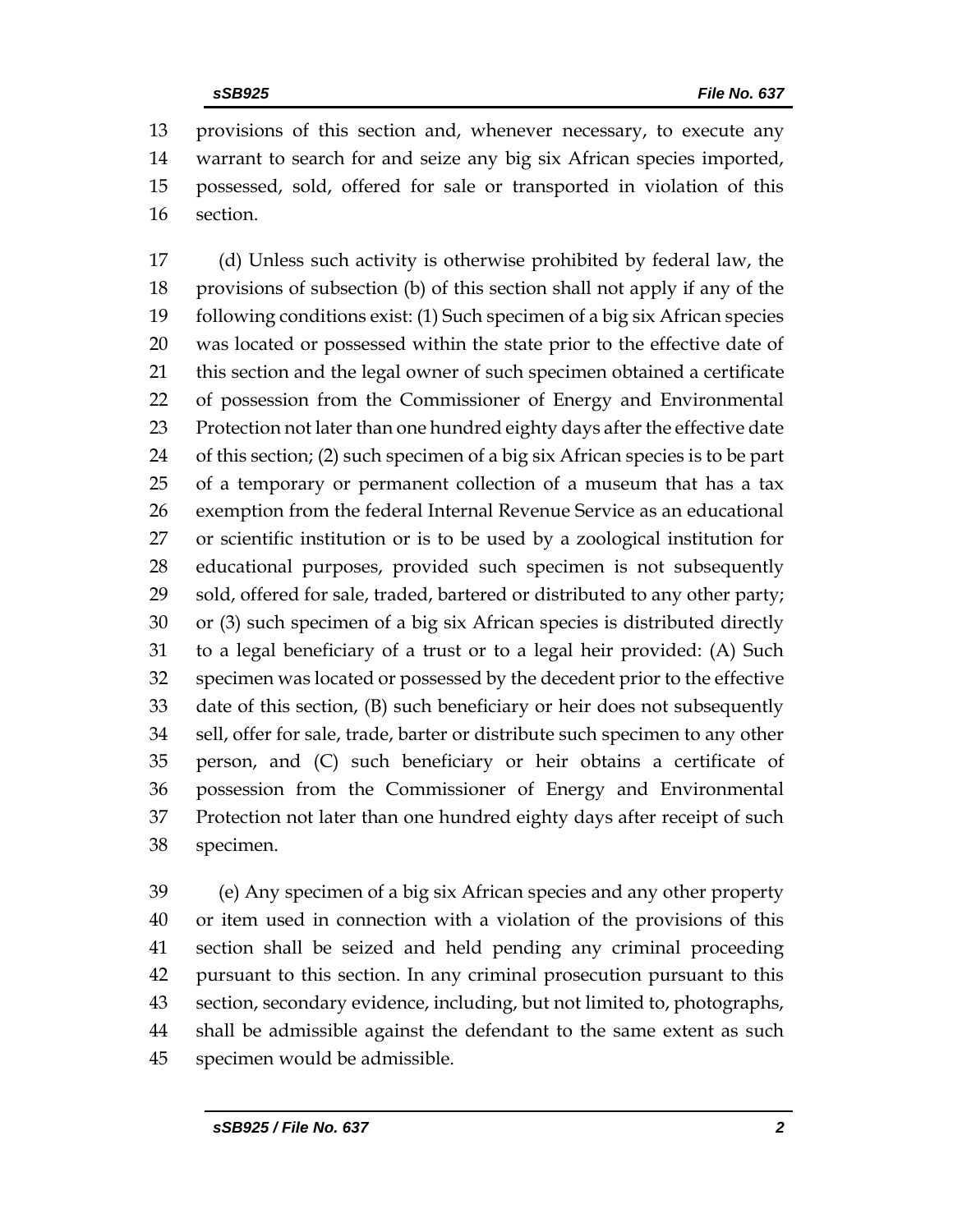(f) (1) Any person who violates the provisions of this section for (A) a first offense shall have committed an infraction, unless such person in good faith at the time of such offense was unaware that he or she was importing, possessing, selling, offering for sale or transporting any specimen of a big six African species, or (B) a second offense shall have committed an infraction if such person previously violated the provisions of this section, but was not found to have committed an infraction because he or she in good faith at the time of such previous offense was unaware that he or she was importing, possessing, selling, offering for sale or transporting any specimen of a big six African species.

 (2) Any person who subsequently violates the provisions of this section and whose immediate previous offense for a violation of this section was an infraction under subdivision (1) of this subsection shall be guilty of a class B misdemeanor.

 (3) Any person who violates the provisions of this section for any offense subsequent to an offense under subdivision (2) of this subsection shall be guilty of a class D felony.

 (g) Any specimen of a big six African species and any other property or item that is seized and held pursuant to this section shall be forfeited and, upon such forfeiture, destroyed if seized from any person who is (1) found to have violated the provisions of this section under subdivision (1) of subsection (f) of this section, whether or not such violation constitutes an infraction, (2) convicted under subdivision (2) or (3) of subsection (f) of this section, or (3) restrained by a judgment from importing, possessing, selling, offering for sale or transporting any specimen of a big six African species on the grounds that such activity is or would be a violation of the provisions of this section. Nothing in this subsection shall be construed to require or authorize the destruction of a living specimen of a big six African species.

 (h) Nothing in this section shall be construed to apply to the importing, possessing, selling, offering for sale or transporting of ivory in this state.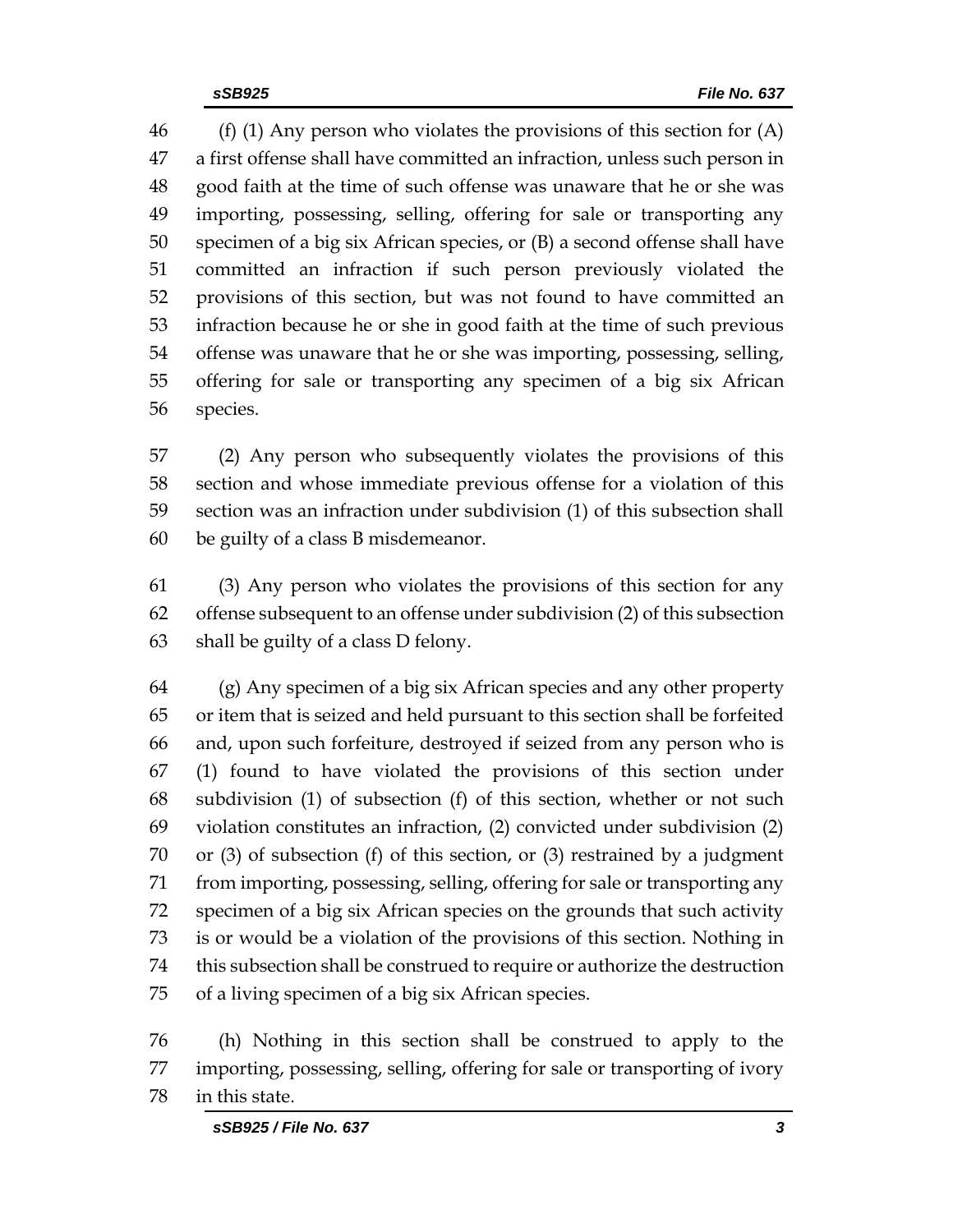(i) Nothing in this section shall be construed to apply to the importing, transporting or possessing of a live big six African species by any zoological institution or circus.

 (j) Nothing in this section shall be construed to apply to the transportation, purchase, exhibition or use of any animal in a motion picture, television or digital media production by a motion picture, television or digital media production company that employs or contracts with a dealer or exhibitor licensed pursuant to 7 USC 2133, as amended from time to time, or with a carrier, intermediate handler or unlicensed exhibitor registered under 7 USC 2136, as amended from time to time, to conduct such transport, purchase, exhibition or use.

 Sec. 2. Subsection (d) of section 26-311 of the general statutes is repealed and the following is substituted in lieu thereof (*Effective October 1, 2021*):

 (d) Nothing in section 1 of this act, sections 26-303 to 26-312, inclusive, or any regulations adopted pursuant to said sections shall prohibit transportation through this state of any endangered or threatened species in accordance with the terms of any permit issued under the laws of another state provided the person in possession of an endangered or threatened species can prove legal possession of the species.

This act shall take effect as follows and shall amend the following sections:

| Section 1      | October 1, 2021 | New section |
|----------------|-----------------|-------------|
| $\vert$ Sec. 2 | October 1, 2021 | $26-311(d)$ |

*JUD Joint Favorable Subst.*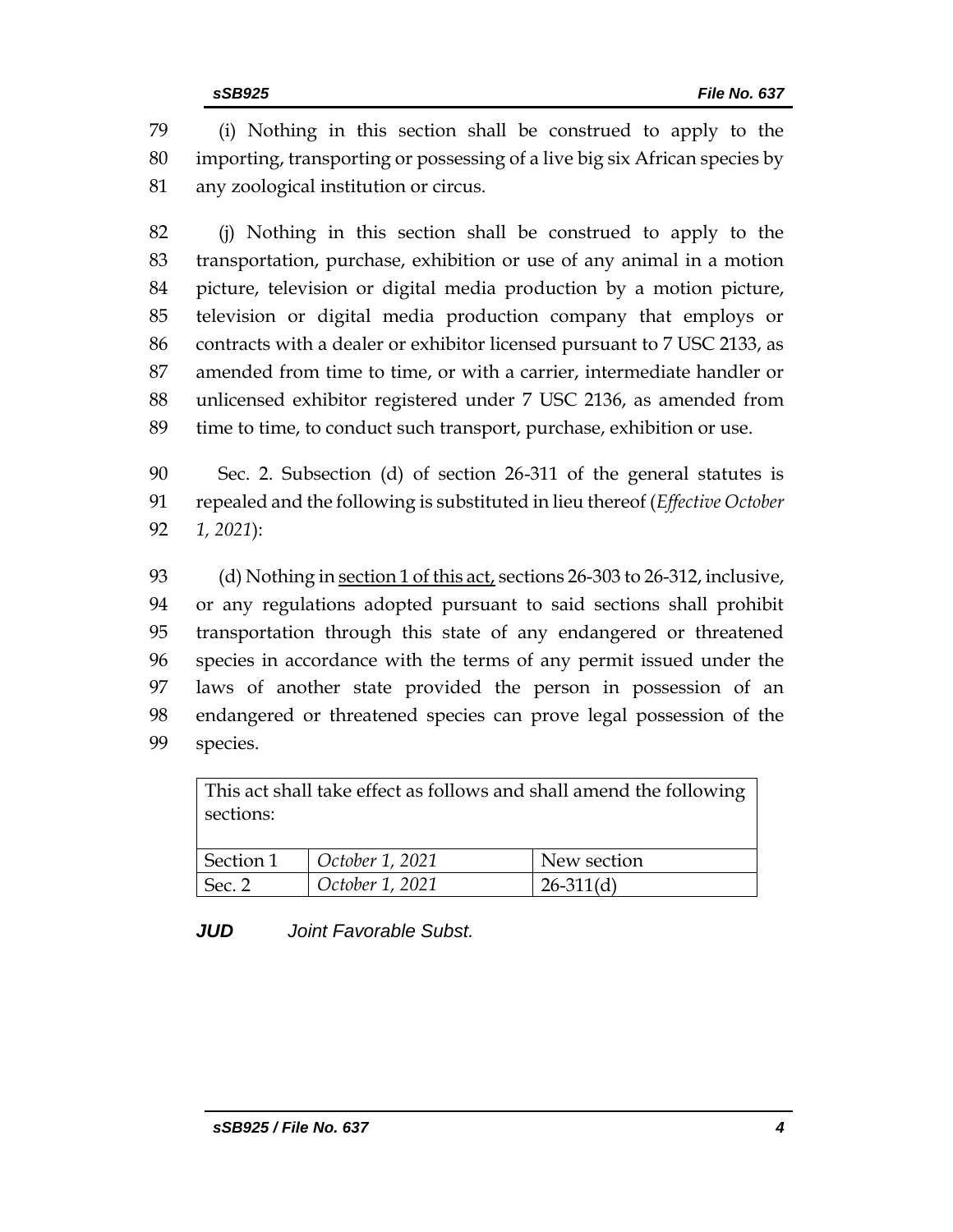*The following Fiscal Impact Statement and Bill Analysis are prepared for the benefit of the members of the General Assembly, solely for purposes of information, summarization and explanation and do not represent the intent of the General Assembly or either chamber thereof for any purpose. In general, fiscal impacts are based upon a variety of informational sources, including the analyst's professional knowledge. Whenever applicable, agency data is consulted as part of the analysis, however final products do not necessarily reflect an assessment from any specific department.*

#### *OFA Fiscal Note*

#### *State Impact:*

| <b>Agency Affected</b>            | <b>Fund-Effect</b> | FY 22 \$  | FY 23 \$  |
|-----------------------------------|--------------------|-----------|-----------|
| Correction, Dept.; Judicial Dept. | GF - Potential     | See Below | See Below |
| (Probation)                       | Cost               |           |           |
| Resources of the General Fund     | GF - Potential     | See Below | See Below |
|                                   | Revenue Gain       |           |           |

Note: GF=General Fund

#### *Municipal Impact:* None

#### *Explanation*

The bill bans importing, possessing, selling, offering for sale, or transporting certain specimens of African animals and creates penalties for violating the ban. Violations of this provision may result in a potential cost for incarceration or probation and a potential revenue gain from fines assessed. On average, the marginal cost to the state for incarcerating an offender for the year is \$2,200<sup>1</sup> while the average marginal cost for supervision in the community is less than \$700<sup>2</sup> each year.

#### *The Out Years*

The annualized ongoing fiscal impact identified above would continue into the future subject to the number of violations.

<sup>1</sup> Inmate marginal cost is based on increased consumables (e.g. food, clothing, water, sewage, living supplies, etc.) This does not include a change in staffing costs or utility expenses because these would only be realized if a unit or facility opened.

<sup>2</sup> Probation marginal cost is based on services provided by private providers and only includes costs that increase with each additional participant. This does not include a cost for additional supervision by a probation officer unless a new offense is anticipated to result in enough additional offenders to require additional probation officers.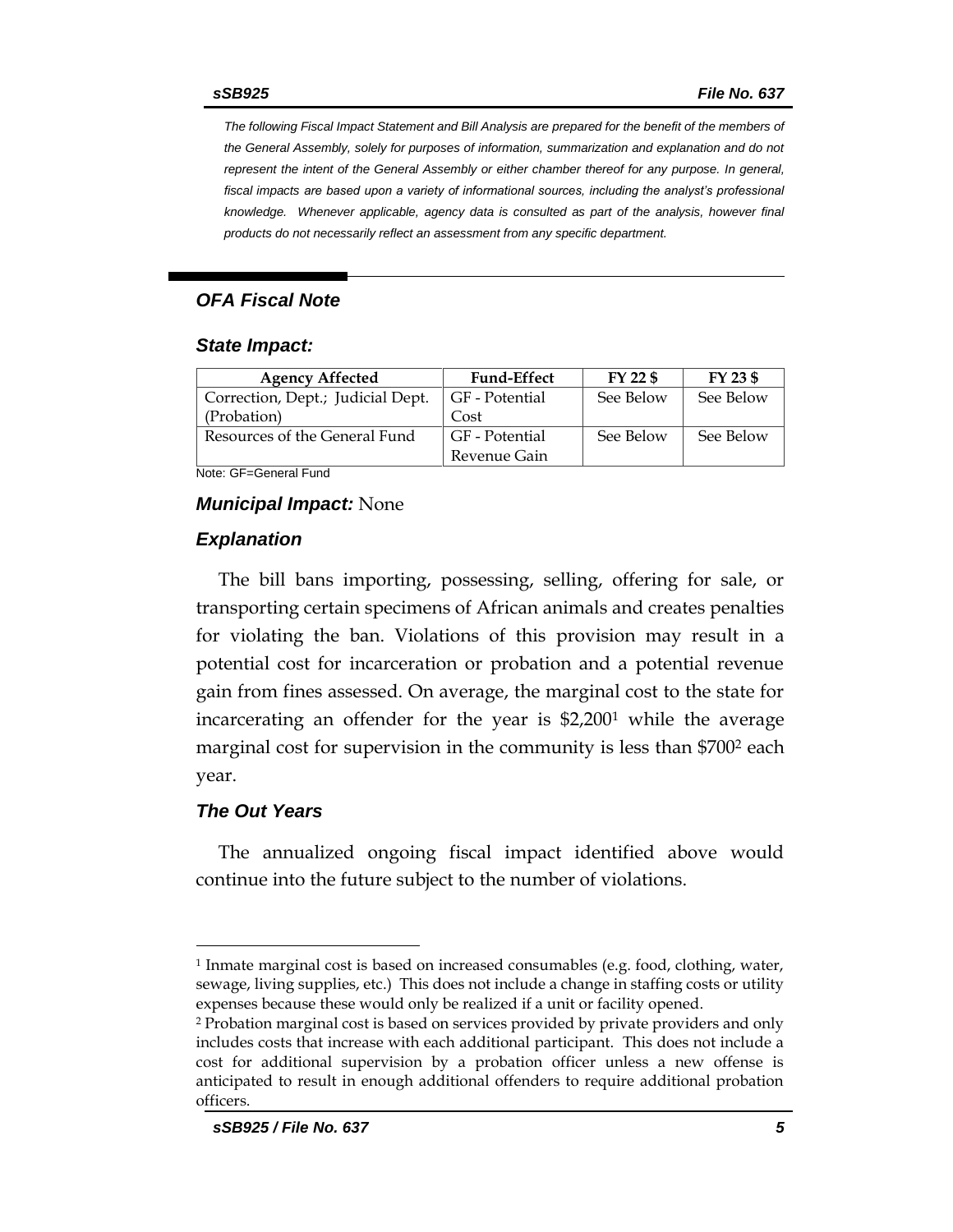## **OLR Bill Analysis sSB 925**

## *AN ACT PROHIBITING THE IMPORT, SALE AND POSSESSION OF AFRICAN ELEPHANTS, LIONS, LEOPARDS, BLACK RHINOCEROS, WHITE RHINOCEROS AND GIRAFFES.*

## **SUMMARY**

This bill generally bans importing, possessing, selling, offering for sale, or transporting in Connecticut a specimen (dead or alive) of any of six types of African animals, which the bill collectively refers to as the "big six African species." It applies to certain elephants, lions, leopards, giraffes, and two rhinoceros species.

The bill establishes a graduated penalty structure for violations, ranging from no penalty for someone who, unaware and in good faith, violates the ban, to a class D felony for someone with at least two prior violations subject to penalty. In all cases, the bill requires seizing the specimen and any other property or item used in connection with the violation. The specimen, property, or item is then forfeited and, unless the specimen is alive, destroyed.

The bill contains several exemptions, including for a specimen that is already legally in the state or distributed to a beneficiary or heir, as long as the owner or distributee timely obtains a certificate of possession from the Department of Energy and Environmental Protection (DEEP). The ban also does not apply to fossils and ivory and the following under certain conditions: circuses; museums; zoological institutions; and motion picture, television, or digital media production companies.

Lastly, the bill specifies that the ban does not prohibit transporting through the state endangered or threatened species subject to the terms of another state's permit, which existing law allows.

The United States regulates the trade of the species covered by the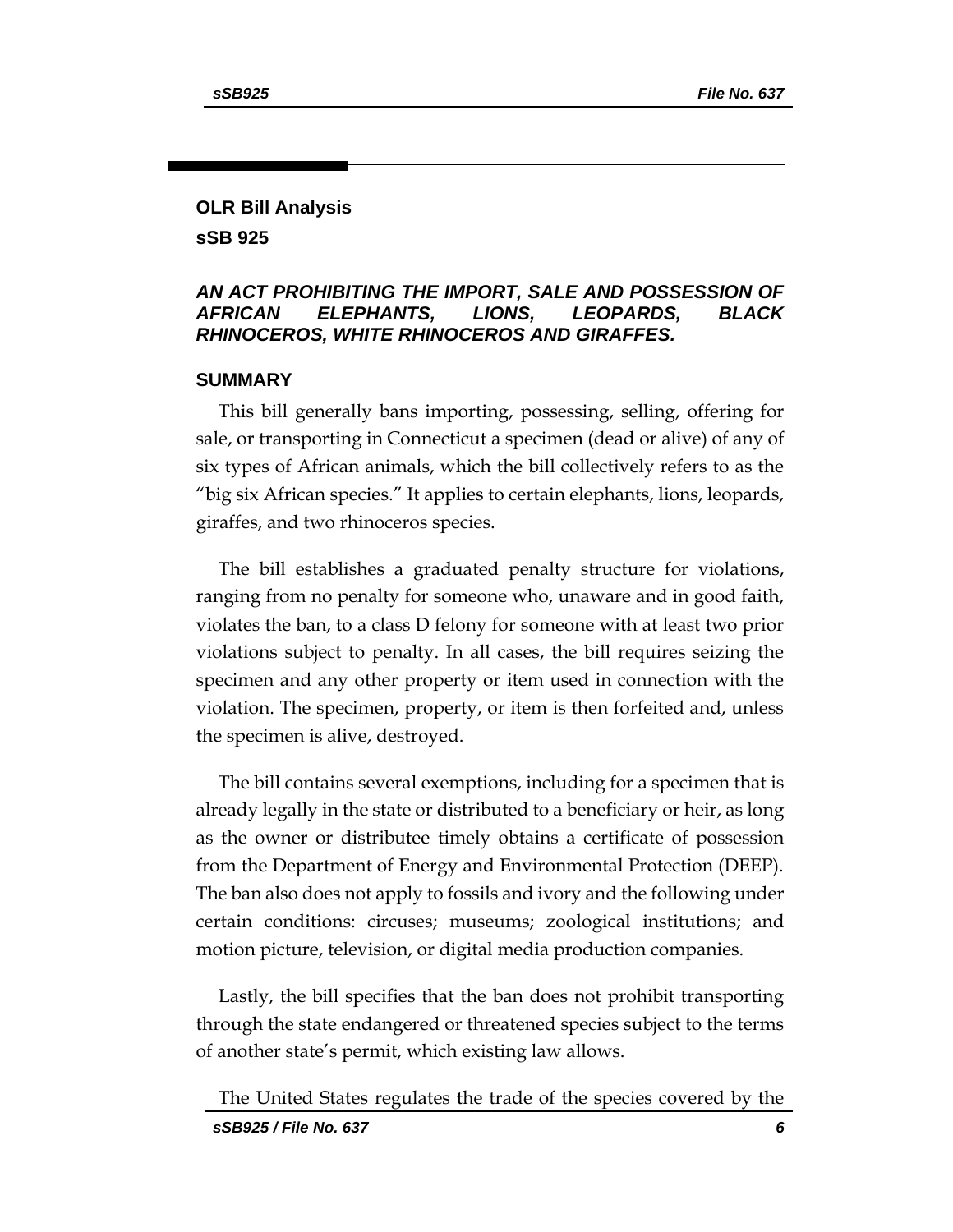bill, except the African giraffe, through the Convention on International Trade in Endangered Species of Wild Fauna and Flora (CITES) and laws such as the Endangered Species Act (16 U.S.C. § 1531 *et seq.*). Specifically, trade of the species requires permits at a minimum (see BACKGROUND).

EFFECTIVE DATE: October 1, 2021

## **SCOPE OF BAN**

## *Species Covered*

The ban applies to any specimen of any of the following six species:

- 1. African elephant (loxodonta Africana),
- 2. African lion (panthera leo),
- 3. African leopard (panthera pardus pardus),
- 4. African giraffe (giraffa camelopardalis),
- 5. Black rhinoceros (diceros bicornis), and
- 6. White rhinoceros (ceratotherium simum cottoni).

A specimen generally includes any part, product, or offspring of the species, whether dead or alive, including part of a manufactured or food product (see *Exemptions*, below).

## *Exemptions*

**Fossils and Ivory.** The bill's ban does not apply to fossils or ivory.

*Individuals and Museums.* The bill also exempts from the ban, if federal law does not prohibit it, a specimen that is:

- 1. located or possessed in Connecticut before October 1, 2021, and whose legal owner obtains a certificate of possession from DEEP within the 180 days after that date;
- 2. distributed directly to a legal beneficiary of a trust or to a legal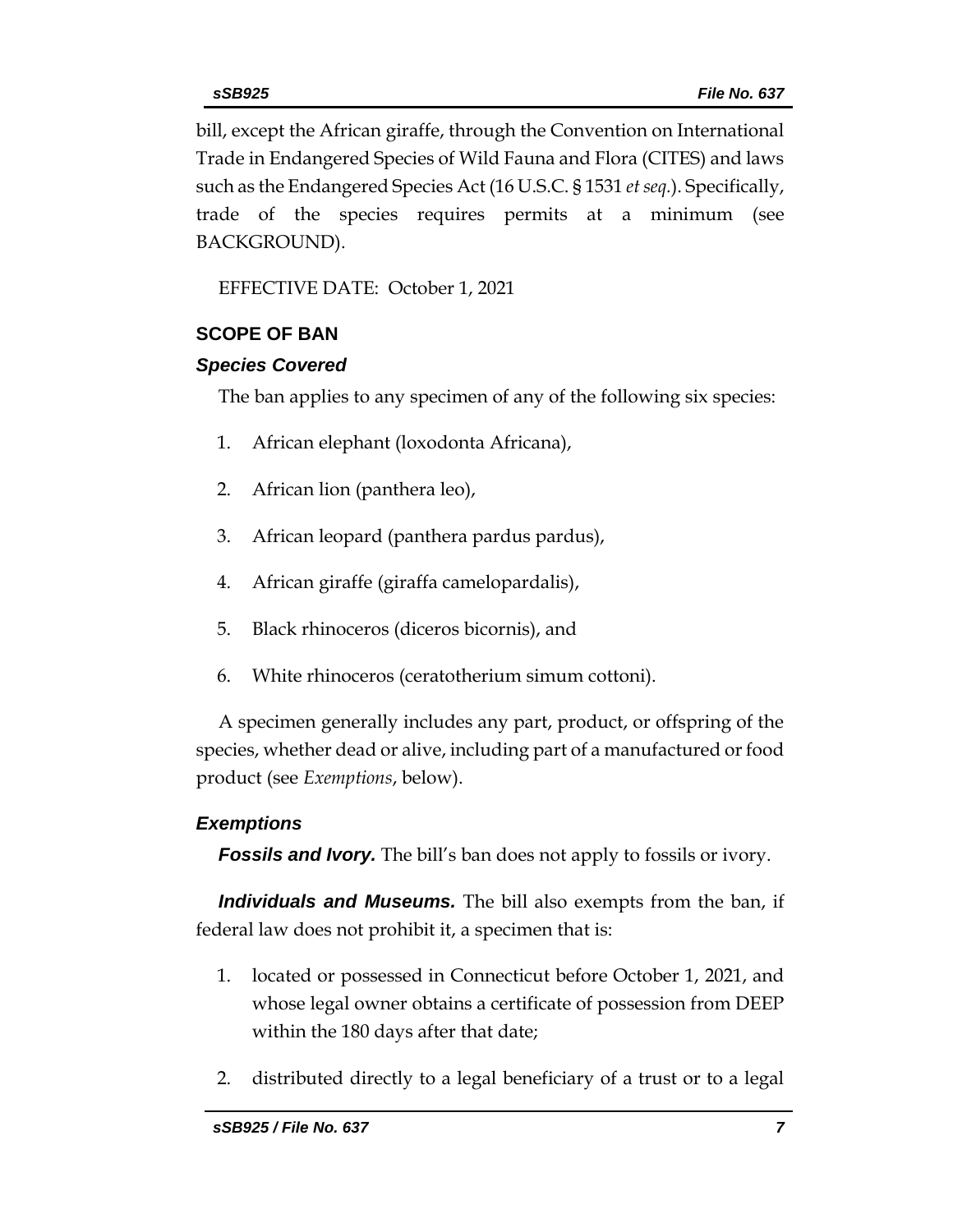heir who obtains a certificate of possession from DEEP within 180 days after receiving the specimen; or

3. part of a museum collection of an institution with a federal educational or scientific tax exemption or will be used by a zoological institution for educational purposes, as long as it is not subsequently sold, offered for sale, traded, bartered, or distributed to another party.

For a transfer to a legal beneficiary or heir to be exempt, the specimen must also have been located or possessed by the decedent before October 1, 2021, and the beneficiary or heir may not then sell or offer the specimen for sale, or trade, barter, or distribute it to someone else.

*Zoos, Circuses, and Production Companies.* The bill does not apply to zoological institutions and circuses when they import, transport, or possess live big six African species.

The bill also specifies that its ban does not apply to the exhibition, purchase, transport, or use of these animals in a motion picture, television, or digital media production if the involved production company employs or contracts with a federally licensed dealer or exhibitor or a federally registered carrier, intermediate handler, or unlicensed exhibitor.

By law, these dealers and exhibitors must meet U.S. Department of Agriculture (USDA) standards for humanely handling, caring for, treating, and transporting animals (7 U.S.C. § 2143). Carriers and intermediate handlers must follow USDA requirements for accepting animals for transport, such as documentation, transport conditions, and delivery notification (9 C.F.R. § 3.136).

#### **PENALTIES**

Under the bill, a first offense is an infraction (see BACKGROUND), unless the violator was unaware, in good faith, of the violation when he or she committed it. In that case, there is no penalty (other than forfeiting the specimen or related property or other item, see below). For someone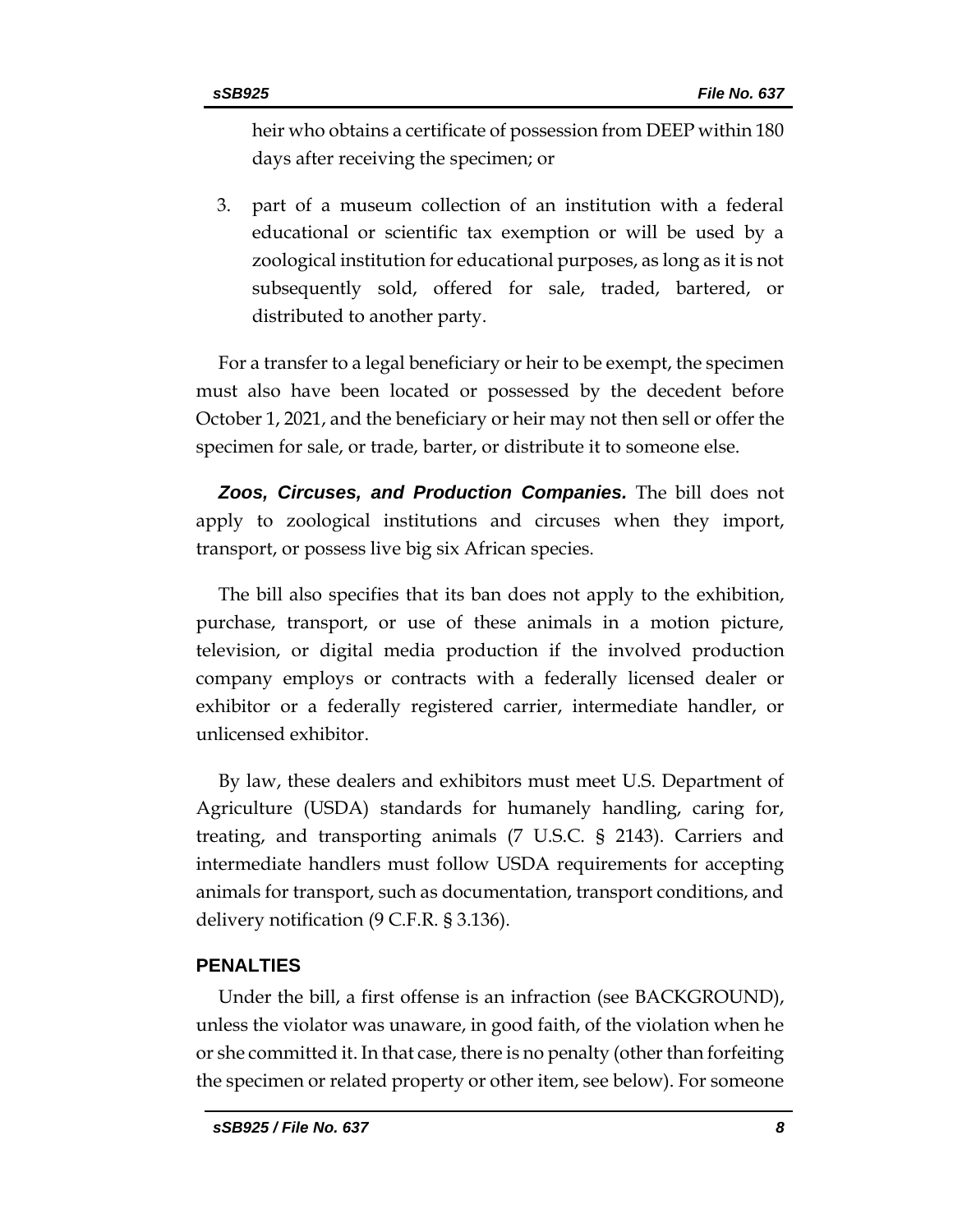who previously did not commit an infraction because of good faith unawareness, a second offense is an infraction.

The bill makes the first offense committed after an infraction a class B misdemeanor, punishable by a fine of up to \$1,000, up to six months in prison, or both. An offense committed after a class B misdemeanor is a class D felony, punishable by a fine of up to \$5,000, up to five years in prison, or both.

## **SEIZURE AND DESTRUCTION**

Beginning October 1, 2021, any law enforcement officer may enforce the bill's provisions, including executing warrants to search for and seize a banned specimen.

The bill requires (1) seizing the specimen and any other property or item used in connection with violating the ban and (2) holding the specimen, property, or item pending any criminal proceeding. In the proceeding, the bill allows secondary evidence, such as photographs, to be admissible as evidence to the same extent as the banned specimen.

Under the bill, a violator or someone who is the subject of a judgment restraining him or her from violating the ban must forfeit the specimen, property, or other item seized and held related to a violation, regardless of good faith unawareness. The specimen (unless alive), property, or item must also be destroyed.

## **BACKGROUND**

#### *Infractions*

Infractions are punishable by fines, usually set by Superior Court judges, of between \$35 and \$90, plus a \$20 or \$35 surcharge and an additional fee based on the amount of the fine. There may be additional charges depending on the type of infraction. With the various additional charges, the total amount due can be over \$300 but often is less than \$100.

An infraction is not a crime, and violators can pay the fine by mail without making a court appearance.